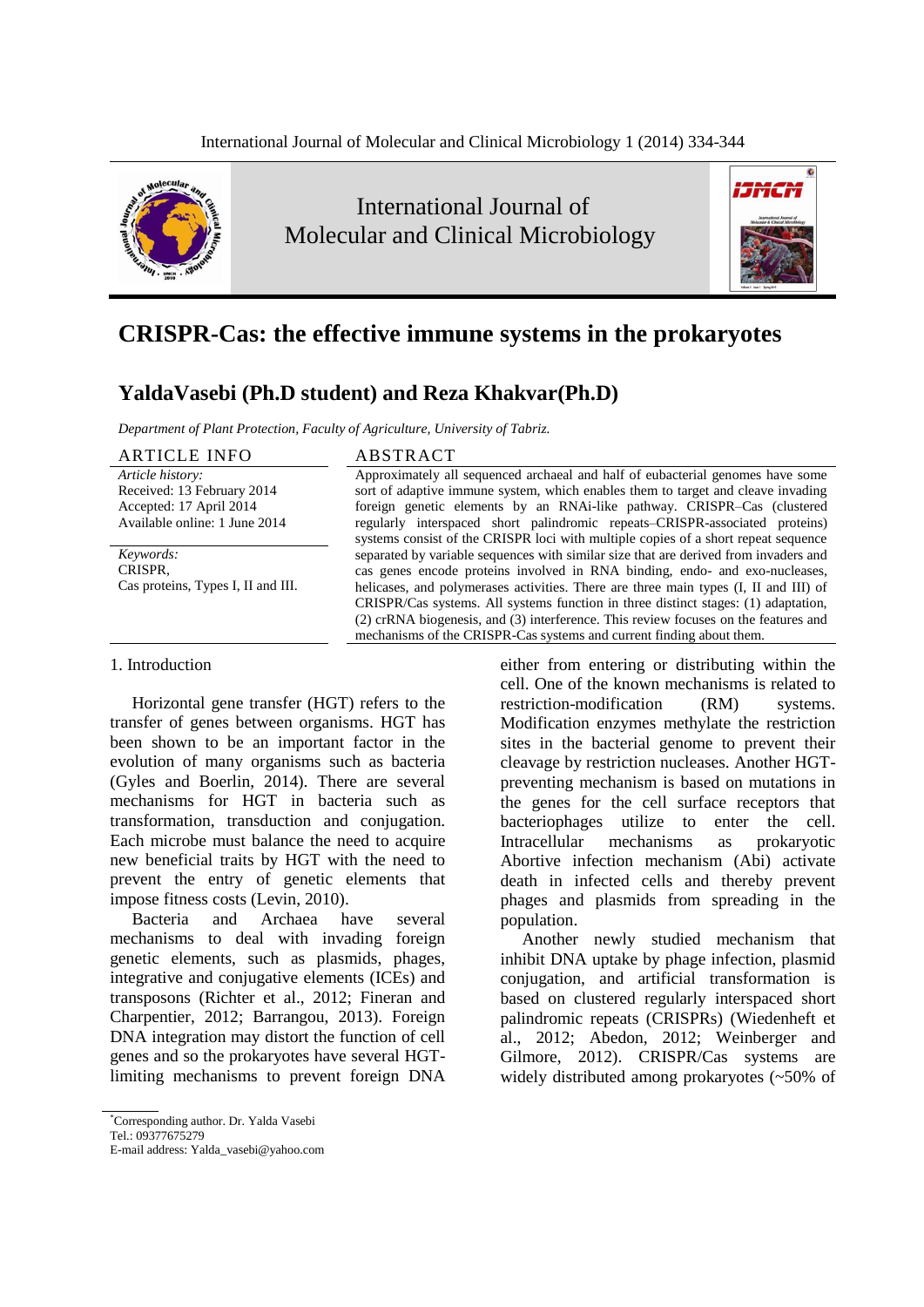bacteria and ~99% of archaea) and are present in both pathogenic and commensal organisms (Sampson and Weiss, 2013). Many CRISPR–cas loci belong to the "islands" that contain various "high-mobility" genes such as toxins–antitoxins, transposases and components of other defense systems (Makarova et al., 2009).

The most unexpected feature in CRISPRmediated resistance to mobile genetic elements is that the cell only becomes protected after foreign DNA has entered it. The acquired protection is inherited through generations (Pougach et al., 2012). This adaptive immunity system, which uses a library of small noncoding RNAs as a potent weapon against fast-evolving viruses, is also used as a regulatory system by the host (Bhaya et al., 2011). This mechanism has two major features; first, the host can specifically incorporate short sequences from invading genetic elements (virus or plasmid) into a region of its genome distinguished by CRISPRs. These repetitive loci serve as molecular vaccination cards. Second, when these sequences are transcribed and precisely processed into small RNAs, they lead a multifunctional protein complex (Cas proteins) to recognize and cleave incoming foreign genetic material (Wiedenheft et al., 2012; Bhaya et al., 2011). The CRISPR-Cas system provides a unique opportunity to observe and model coevolution between host and virus in natural environments or in controlled settings because acquisition and immunity occur on short time scales and evidence of past genetic aggressions can be deduced in some cases (Bhaya et al., 2011).

### *1.1. Discovery of the CRISPR*

The repeats were first described in 1987 for the bacterium *Escherichia coli* K12 by Ishino et al. during downstream sequencing of iap gene. The authors noted a set of 29 nucleotide (nt) repeats separated by unrelated, non-repetitive and similarly short sequences (spacers). In 2000, similar clustered repeats were identified in further bacteria and archaea and were termed as Short Regularly Spaced Repeats (SRSR) (Mojica et al., 2000). In 2002, SRSR was renamed CRISPR by Jansen et al. They

discovered a set of genes, cas genes, associated with CRISPR repeats.

In 2005, three independent research teams founded that many CRISPR spacers are similar in sequence to several phage DNA and extrachromosomal DNA as plasmid. These findings indicated that the CRISPR/cas system could have a role in adaptive immunity in bacteria by conferring bacteriophage resistance and preventing plasmid transformation (Pougach et al., 2012; Harvath and Barrangou, 2010). In 2007, first experimental evidence showed that the CRISPR/Cas system is an antiviral defense system that alters the resistance of *Stereptococcus thermophilus* to phage attack with spacer DNA (Barrangou et al., 2007). In recent years CRISPRs were used as a new genome engineering tool in human cell culture (Jinek et al., 2012), baker's yeast (*Saccharomyces cerevisiae*) (Dicarlo et al., 2013), nematodes (Caenorhibditis elegans) (Friedland et al., 2013), plants (Jiang et al., 2013a) and mice (Wang et al., 2013).

#### *1.2. Architecture of CRISPR/cas system –repeat, spacer, leader sequence and cas genes*

The CRISPR array located on the either chromosome or plasmid. A single genome can harbor more than one CRISPR array. Those can vary considerably in size with the largest identified to date, in Haliangium ochraceum DSM 14365, containing 587 repeats (Bhaya et al., 2011; Richter et al., 2012). A CRISPR consists of an array of highly conserved short DNA direct repeat(R) sequences (21-48 bp long), which are interspaced by stretches of variable similar length sequence called spacers(S) (26-72 bp). The spacer sequences generally originate from phage or plasmid DNA (Gasiunas et al., 2014) and they represent a "memory of past genetic aggressions" (Stern et al., 2010). The repeat sequences within a CRISPR locus are conserved, but in different CRISPR loci can vary in both sequence and length although there are partially conserved sequences such as a GTTTg/c motif at the 5´ end and a GAAAC motif at the 3´ end (Bhaya et al., 2011; Kunin et al., 2007). In addition, the number of repeat–spacer units in a CRISPR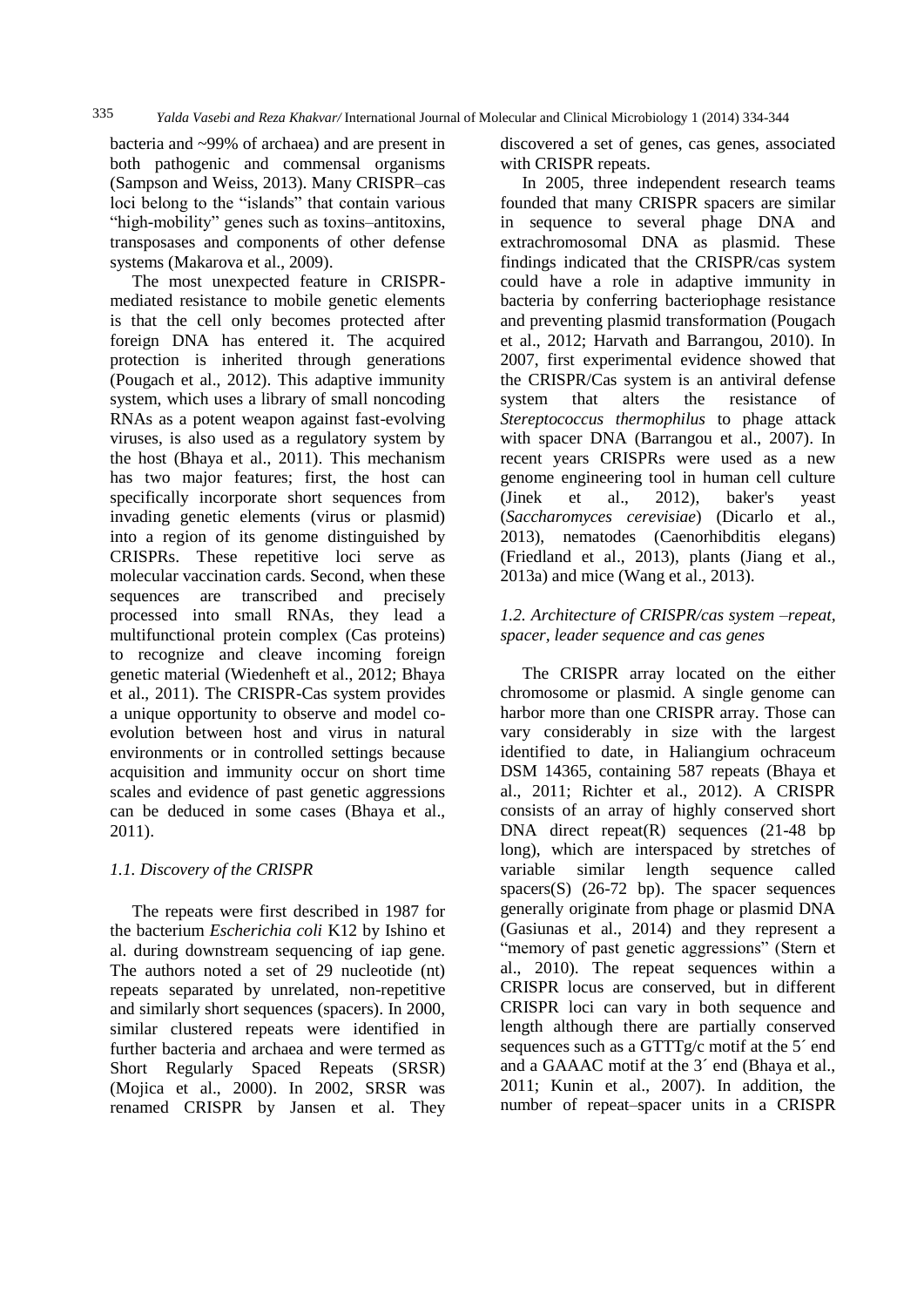locus varies widely among organisms (Wiedenheft et al., 2012). The "leader" sequence, which is located upstream of the first repeat in CRISPR array, has about 200–500 bp long with A+T-rich sequence and serves as a promoter element for CRISPR transcription. The leader region is also important for the acquisition of new spacers (Richter et al., 2012; Wiedenheft et al., 2012).

CRISPR loci often have groups of conserved protein-encoding genes, named cas (CRISPR associate) genes, in their neighborhood. Based on computational analyses, Cas proteins were predicted to contain identifiable domains characteristic of helicases, nucleases, polymerases, and RNA-binding proteins, which led to the initial speculation that they may be part of a novel DNA repair system (Makarova et al., 2002). Not all CRISPR loci have adjoining cas genes, it is possible that only the subset of CRISPR loci that have adjacent cas genes are functionally active (Bhaya et al., 2011; Diez et al., 2010; Horvath et al., 2009).

CRISPR/Cas systems are currently classified into type I, II and III, based on the phylogeny and presence of particular Cas proteins. There is further division within each type into subtypes. The Cas proteins are important for the differentiation of major CRISPR/Cas types and the subtypes (Makarova et al., 2011a; Richter et al., 2012). The systems can be complex since some bacteria contain multiple CRISPR/Cas subtypes, each of which can have multiple CRISPR arrays that function with the appropriate Cas cluster (van Belkum et al., 1998) suggesting that these systems are compatible and could share functional components (Gasiunas et al., 2014; Wiedenheft et al., 2012).

#### *1.3. The CRISPR/cas mechanism*

The CRISPR–Cas mechanism is arbitrarily divided into three main stages: (1) adaptation or new spacer acquisition, (2) CRISPR transcription and processing (crRNA generation), and (3) interference or silencing (Gasiunas et al., 2014; Wilkinson and Wiedenheft, 2014; Lange et al., 2013; Richter et al., 2013). During adaptation, Cas proteins

recognize invasive nucleic acid and integrate short pieces of foreign DNA (protospacer) into the CRISPR region as new spacers. Spacers are inserted at the leader proximal end followed by duplication of the repeat. Functionally, the process of spacer acquisition can be divided into distinct steps involving (a) recognition of the invasive nucleic acid and scanning foreign DNA for potential PAMs (CRISPR motifs) (Mojica et al., 2009; Deveau et al., 2008), conserved short regions (typically only 2 to 5 nt long), (b) the generation of a new repeat-spacer by processing of the nucleic acid, and (c) the integration of the new CRISPR repeat-spacer unit at the leader end of the CRISPR locus (Bhaya et al., 2011).

In the expression and processing stage, the CRISPR repeats-spacer array is transcribed into a long primary RNA transcript (precrRNA) that is further processed by endonucleolytic cleavage into a set of small crRNAs, containing a conserved repeat fragment and a variable spacer sequence (guide) complementary to the invading nucleic acid. The cleavage of pre-crRNA occurs at the base of the hairpin formed by the palindromic CRISPR repeats, typically yielding a crRNA with an 8-nt tag or handle at the 5´ end and a large part of the next repeat including the stem-loop termed the 3' handle (Brouns et al., 2008; Carte et al., 2008).

In the interference or silencing stage the short CRISPR-derived RNAs (crRNAs) assemble with Cas proteins into large surveillance complexes which recognizes the target sequence in the invasive nucleic acid by base pairing to the complementary strand of double-stranded DNA (Jore et al., 2011) or single-stranded RNA (Hale et al., 2009; Zhang et al., 2012), and induces sequence-specific cleavage (Garneau et al., 2010), thereby preventing proliferation and propagation of foreign genetic elements. The unique occurrence of the PAM sequence on the invading foreign DNA is likely to play a dual role: first, in spacer selection and acquisition and second, in the interference process for discrimination of self-versus nonself, which highlights its importance. Indeed, it has been demonstrated that despite perfect matches between spacer and protospacer sequences, mutations in the PAM can circumvent CRISPR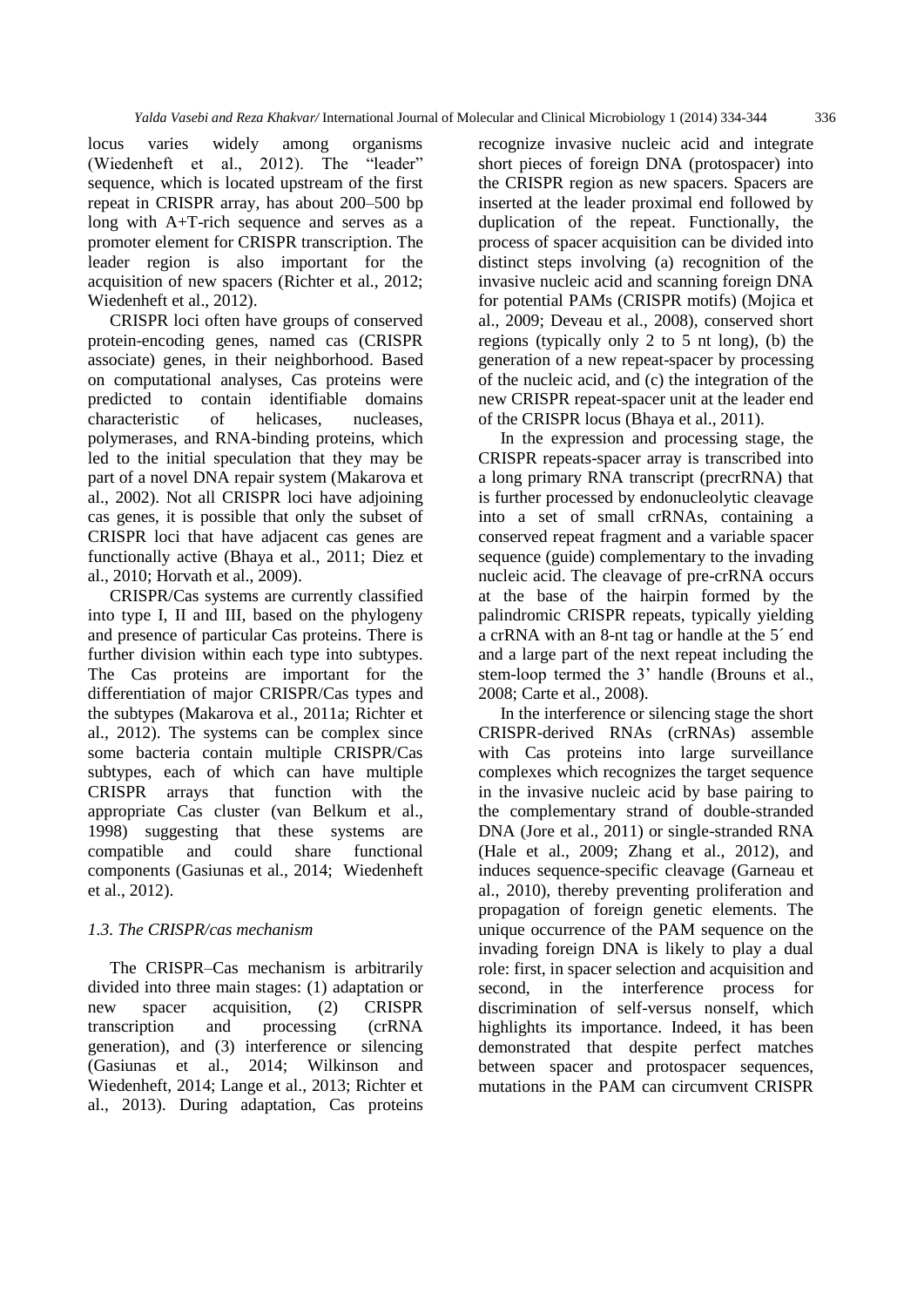*Yalda Vasebi and Reza Khakvar/* International Journal of Molecular and Clinical Microbiology 1 (2014) 334-344 337

encoded immunity (Garneau et al., 2010; Sapranauskas et al., 2011).

#### *1.4. Type I CRISPR-Cas System*

Of the three systems, Type I, thus far, is the most diverse with six different subtypes (subtypes I-A to I-F) and are found in both bacteria and archaea (Makarova et al., 2011b). The essential and significantly conserved marker protein in the interference reaction is Cas3, which contains a HD phosphohydrolase domain and a DExH-like helicase domain (Makarova et al., 2011a). Both domains are also found to be encoded separately by two discrete genes. These two domains have been shown to unwind dsDNA (helicase domain) and cleave ssDNA (HD nuclease domain), depending on ATP and Mg2+ ions (Mulepati and Bailey, 2011; Sinkunas et al., 2011). Cas3 interacts with a complex of different Cas proteins that bind and deliver the crRNA. This complex is termed Cascade (CRISPR-associated complex for antiviral defense) and the structure of that reveals an unusual seahorse- shape (Jore, 2010). Type I CRISPR-mediated mechanisms of adaptive immunity have been explored for the six model organisms. Two of them (*E.coli* and *S.thermophilus*) belong to the subtype I-E, while the other four are of I-A (Sulfolobus solfataricus), I-B (*Haloferax volcanii*), I-C (*Bacillus halodurans*), and I-F (*Pseudomonas aeruginosa*) subtypes, respectively (Gasiunas et al., 2014).

In the Type I systems, repeat-spacer arrays are transcribed into a precursor crRNA (precrRNA) where a palindromic sequence of the repeat forms a hairpin, which is recognized and processed by Cas6 or Cas5d endoribonucleases (Carte et al., 2008; Nam et al., 2012a) to generate a mature crRNA. crRNA is then incorporated into a large multisubunit RNP complex, which together with Cas3 protein induce silencing of invasive DNA (Wiedenheft et al., 2012; Sorek et al., 2013). In Type I, the multisubunit Cascade binds pre-crRNA, which is cleaved by Cas6e in subtype I-E or by Cas6f in subtype I-F, to create crRNAs with a typical 8-nt extension or handle at the 5´ end, followed by the spacer and part of the repeat region,

which can form a hairpin structure at the 3<sup>'</sup>end. The first 6–12 nt of the crRNA spacer are most important for target binding and are termed the "seed sequence" (Wiedenheft et al., 2011a; Wiedenheft et al., 2011).

To avoid that the Cascade: Cas3 complex degrades the host genomic encoded CRISPR cluster, it has to be ensured that the 5' terminal tag of the crRNA and the PAM sequence located upstream of the viral protospacer do not form base pairs. The PAM sequence for type I systems is typically 2–3 bases long and can differ between different subtypes and even organisms. The I-E Cascade complex has a size of 405 kDa and is composed of the five subunits, Cse1 (A), Cse2 (B), Cas7 (C), Cas5 (D) and Cas6e (casE). Cas7 and Cas5 tightly bind and protect the crRNA from degradation (Bronus et al., 2008; Jore et al., 2011), whereas Cse1 and Cse2 were shown to be nucleic acid-binding proteins that preferentially interact with the DNA target (Nam et al., 2012b; Mulepati et al., 2012).

For DNA interference, in DNAinterferencing in the Type I CRISPR–Cas systems, crRNA is incorporated into a Cascade. The Cascade complex scans DNA for a protospacer sequence and PAM. Once the correct PAM and a short primary hybridization sequence "seed" are identified, the crRNA basepairs with a complementary DNA strand forming R-loop that serves as a loading site for the Cas3 protein. Cas3 binding to the ssDNA triggers ATPase/helicase activity. In the presence of ATP, Cas3 remodels the Cascade– DNA complex making both target and nontarget strands available for the Cas3 cleavage within a protospacer sequence. In the absence of ATP, the Cas3 nuclease domain (HD) cleaves a displaced non-target strand within a protospacer producing a nicked DNA. Cas3 further translocates in the 3´ to 5´ direction powered by a helicase domain (Hel) whereas the HD domain degrades DNA in a unidirectional manner (Gasiunas et al., 2014) (Fig. 1).

### *1.5. Type II CRISPR-Cas System*

Type II systems have only been found in bacterial genomes and are characterized by a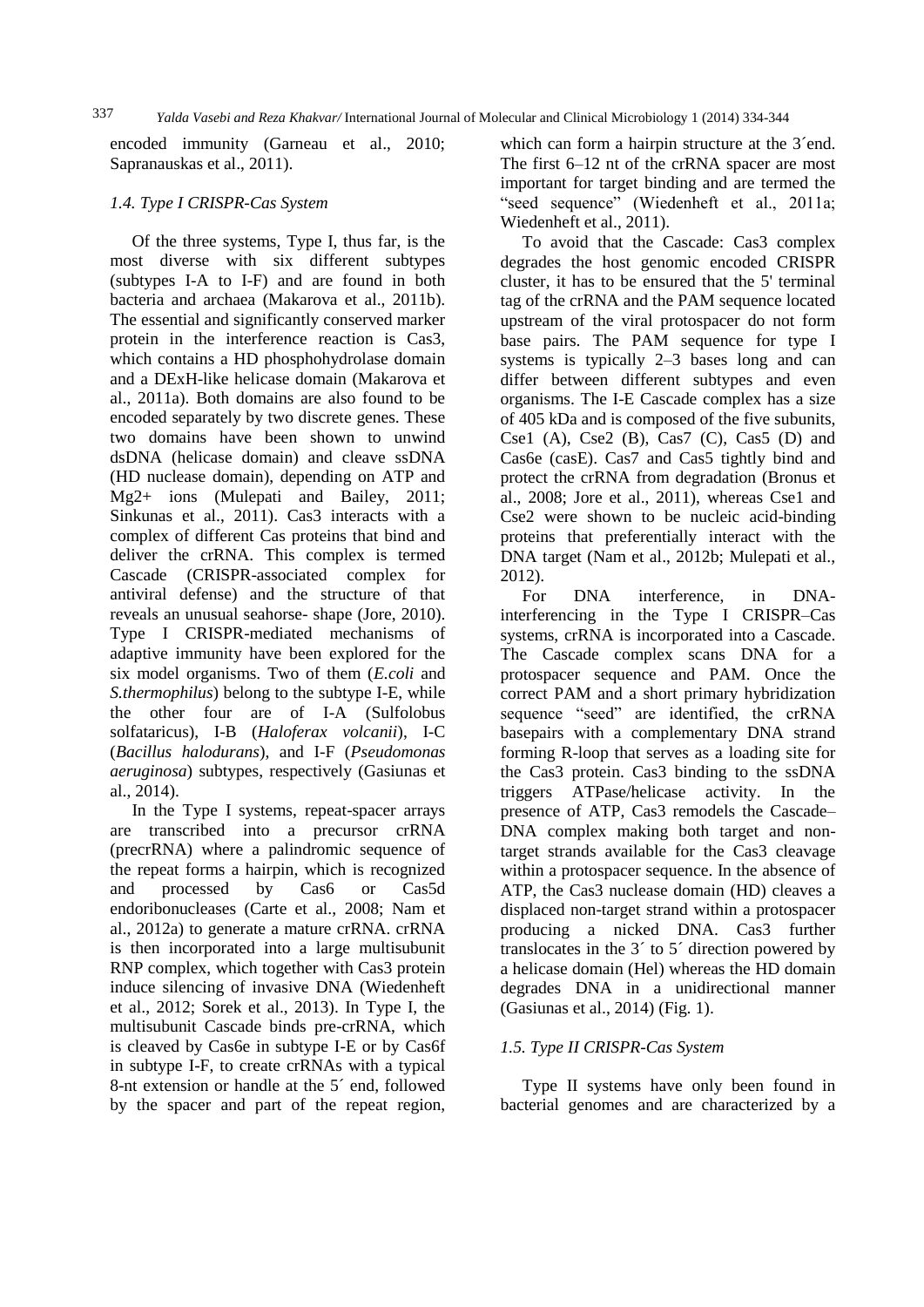distinct minimal set of cas genes (Makarova et al., 2011a; Makarova et al., 2011b). Type II is the simplest of the three CRISPR-Cas types, with only four genes (cas9, cas1, cas2, and either cas4 or csn2) that compose the operon. There are two subtypes, Type IIA (or CASS4 that includes csn2) and Type IIB (or CASS4a that includes cas4) (Bhaya et al., 2011). In these systems, the large multifunctional signature protein, Cas9, is involved in both the generation and maturation of crRNAs as well as target phase and plasmid DNA for degradation and in the subsequent interference reaction (Sapranauskas et al., 2011; Garneau et al., 2010). Type II-A systems have been explored for two model organisms *Streptococcos pyogenes* and *S.thermophilus* DGCC7710.

Cas9 appears to contain two nuclease domains, one at the N-terminus (RuvC-like nuclease) and an HNH (McrA-like) nuclease domain in the middle section (which might be involved in target cleavage based on its endonuclease activity) (Bhaya et al., 2011). The processing of crRNAs is dependent on a transactivating crRNA (tracrRNA) encoded in the vicinity of CRISPR loci and containing a 25 nt long stretch that is complementary to the crRNA repeat sequence (Deltcheva et al., 2011). The comparison of several tracrRNA molecules did not identify any highly conserved sequence or structure elements other than the anti-repeat sequence (Chylinski et al., 2013). Cas9 facilitates the base pairing of tracrRNA and precrRNA, which form a RNA duplex that is then targeted by the host endonuclease, RNase III. Cleavage of this duplex by RNase III generates mature crRNAs with 20 nt spacer-derived 5'-tags and 19–22 nt repeat-derived 3'-tags. The type II repeats do not form stem-loops and has been suggested this deficiency is overcome by pairing with the tracrRNA (Deltcheva et al., 2011).

In the interference step, the cleavage of target dsDNA requires not only crRNA and Cas9, but also the presence of tracrRNA. A ternary Cas9–crRNA–tracrRNA complex, using a mechanism that yet has to be defined, locates and binds to a protospacer sequence within the double-stranded DNA in a PAM-dependent process. The absolute requirement of PAM for dsDNA binding by the Cas9t complex implies

that PAM serves as a priming site for strand separation or is essential for stabilization of the R-loop structure because dsDNA lacking PAM is not bound. The Cas9t binding to the target sequence in the dsDNA presumably results in an R-loop structure, where one DNA strand is displaced and the complementary strand is paired with the crRNA. PAM is located downstream of the protospacer and differs between different systems. For *S.pyogenes* it is NGG, and for S. thermophilus CRISPR1 and CRISPR3 systems, NAAGW and NGGNG, respectively. The PAM is required only for a double-stranded but not a single-stranded DNA binding and cleavage by Cas9t (Gasiunas et al., 2012; Jinek et al., 2012; Mojica et al., 2009).

Cas9 cleaves the DNA strand complementary to the crRNA with a McrA/HNH nuclease domain and the non-complementary strand with a RuvC-like (RNase H fold) domain in the presence of Mg2+ ions (Jinek et al., 2012). The precise DNA cleavage site was identified 3nt upstream of the PAM for the complementary strand, whereas the non-complementary DNA strand is cleaved at additional sites within three to eight base pairs upstream of the PAM, producing blunt-ended cleavage products (Jinek et al., 2012; Garneau et al., 2010).

It is tempting to speculate that, in the Type II systems, Cas9-bound tracrRNA provides a scaffold for the crRNA binding and stabilization similarly to Cascade proteins in Type I and Cmr proteins in Type III systems (Hale et al., 2009; Jore et al., 2011; Zhang et al., 2012; Wiedenheft et al., 2011a; Wiedenheft et al., 2011b; Lintner et al., 2011).

Similar to the seed sequence in type I systems, complementarity between crRNA and target over a 13 bp stretch proximal to the PAM is required for interference (Jinek et al., 2012) and hence, phages with mutations in this region of the protospacer region can evade interference (Deveau et al., 2010) (Fig. 1).

There are two major differences between mature crRNAs in II -A and Type I systems. First, crRNA in Type II lacks a 5´-handle and contains an extended 22-nt 3´-handle generated by the RNase III cleavage within the repeat region in the pre-crRNA:tracrRNA duplex. Second, the spacer fragment in the Type II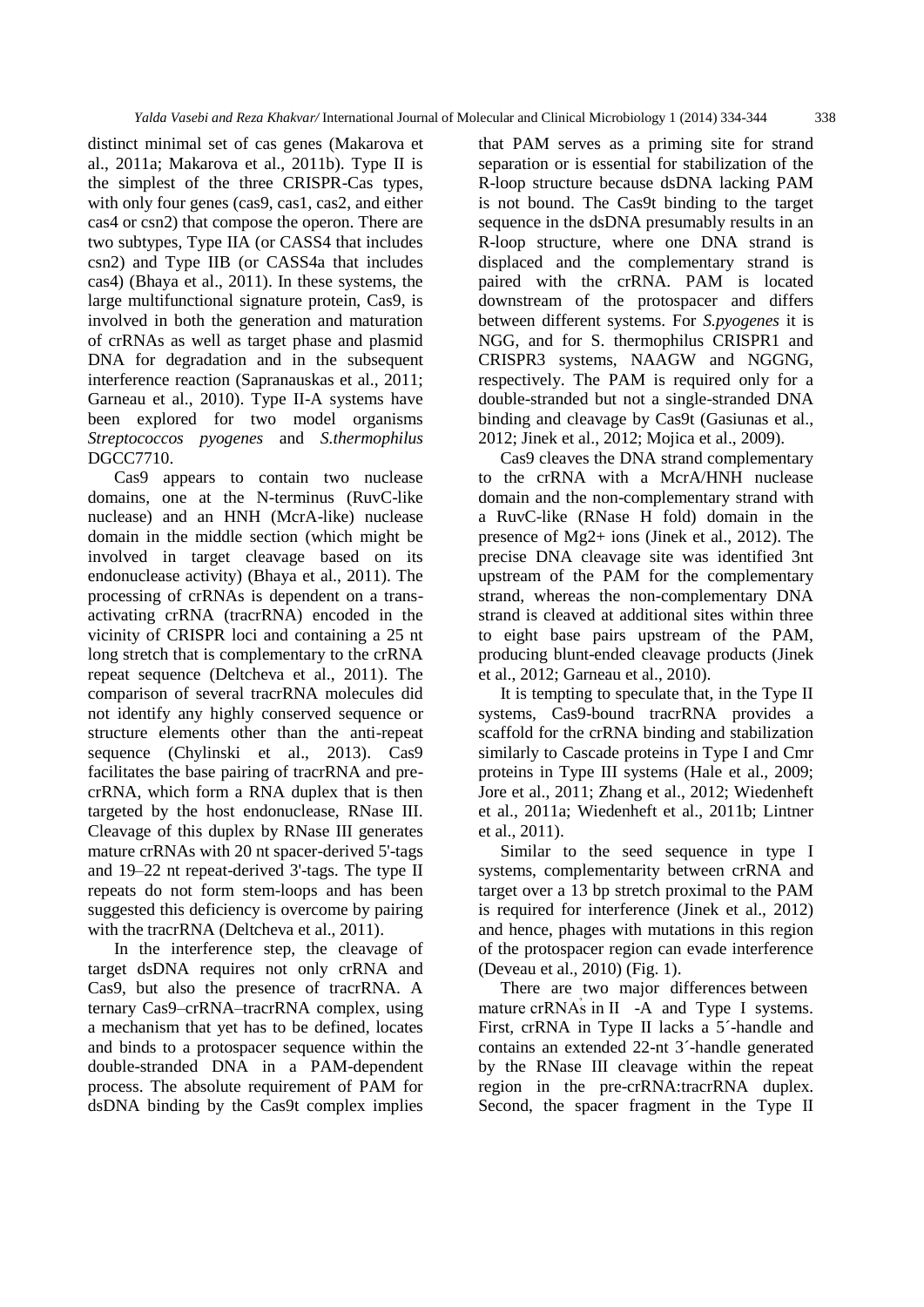crRNA is shorter, because the 5´-end of the spacer sequence is trimmed to 20nt by unknown nuclease(s). Consequently, the spacer in the mature crRNA matches only 20 of the 30-nt protospacer sequence in the invading nucleic acid. The non-matching fragment in the protospacer is not important for the CRISPRmediated immunity; however, shortening of the protospacer sequence to 19nt or more abrogates CRISPR-mediated plasmid interference (Gasiunas et al., 2012; Jiang et al., 2013b). Three model systems have been used to study mechanisms of invading nucleic acid destruction by Type II systems (Gasiunas et al., 2014).

#### *1.6. Type III CRISPR-Cas System*

Type III systems are further classified into III-A and III-B subtypes predominantly found in archaeal genomes (Makarova et al., 2011a; Makarova et al., 2011b) and interestingly, type III-B systems are only found in combination with one or more other CRISPR subtypes (Bhaya et al., 2011). Most of our knowledge on the III-A subtype comes from the *Staphylococcus epidermidis* model system, while *Sulfolobus solfataricus* and *Pyrococcus furiosus*, have been used as model systems for III-B.

Type III systems encode the CRISPRspecific endoribonuclease, Cas6, and the subtype-specific signature Cas10 protein that bears palm-domain polymerase-specific sequence motifs (Gasiunas et al., 2014) and is very likely involved in target interference (Richter et al., 2013). Similar to Cas3 proteins of type I systems, Cas10 encodes a HD nuclease domain that is proposed to have similar function in target degradation (Makarova et al., 2011a; Makarova et al., 2011b). Multiple RAMP-family proteins are present in the Type III systems (Makarova et al., 2006; Makarova et al., 2011a; Makarova et al., 2011b; Makarova et al., 2013; Koonin and Makarova, 2013). Intriguingly, two different Type III systems seem to target different nucleic acids. The Type III-A system of S. epidermidis contains five Csm proteins and targets DNA in vivo (Marraffini and Sontheimer, 2008; Marraffini and Sontheimer, 2010). DNA targeting by this system does not

require a specific PAM sequence, but sequences complementary to the 8nt 5'-tag of the crRNA are not targeted by this system (Marraffini and Sontheimer, 2010).

The similarity of the III-A and III-B operons suggests that interference in the III-A subtype is indeed mediated by an effector complex rather than a single protein. As a result the putative complex has been termed the CSM complex (Makarova et al., 2011b). Every CRISPR/Cas system apart from the III-B subtype is thought to target dsDNA by forming an R-loop structure, consisting of a heteroduplex between crRNA and the complementary protospacer strand and a ssDNA (single-stranded DNA) noncomplementary strand, followed by degradation by the interference nuclease (Brouns et al., 2008; Garneau et al., 2010; Ivancic-Bace et al., 2012). On the other hand, the III-B system from Sulfolobus islandicus interferes with plasmid DNA transformation via transcription-dependent DNA targeting and relies on the direct protospacer transcription into RNA (Richter et al., 2013; Richter et al., 2012).

In the type III-B system of *P.furiosus*, Cas6 is not an integral part of the interference complex after the crRNA processing, but the 8 nt 5'- repeat tag serves as an anchor for the assembly of a six protein (Cmr1–Cmr6) ribonucleoprotein interference complex. A similar Cmr complex with seven proteins (Cmr1–Cmr7) was identified for *S.solfataricus* and shown to endonucleolytically cleave invading RNA at UA dinucleotides (Zhang et al., 2012; Hale et al., 2009). Targeting of RNA was shown to be PAM-independent for both investigated Cmr complexes. Notably, these two interference complexes differ from all other investigated subtypes, as they specifically target RNA and not DNA (Hale et al., 2009; Hale et al., 2012). However, recently, it could be demonstrated in vivo that Cmr proteins can target also plasmid DNA in a PAM-independent manner (Deng et al., 2013).

CRISPR-encoded immunity in the Type III CRISPR–Cas systems is consistent with the following general mechanism of interference. Firstly, the CRISPR repeat region is transcribed into a long primary pre-crRNA which undergoes a two-step processing to yield mature crRNA of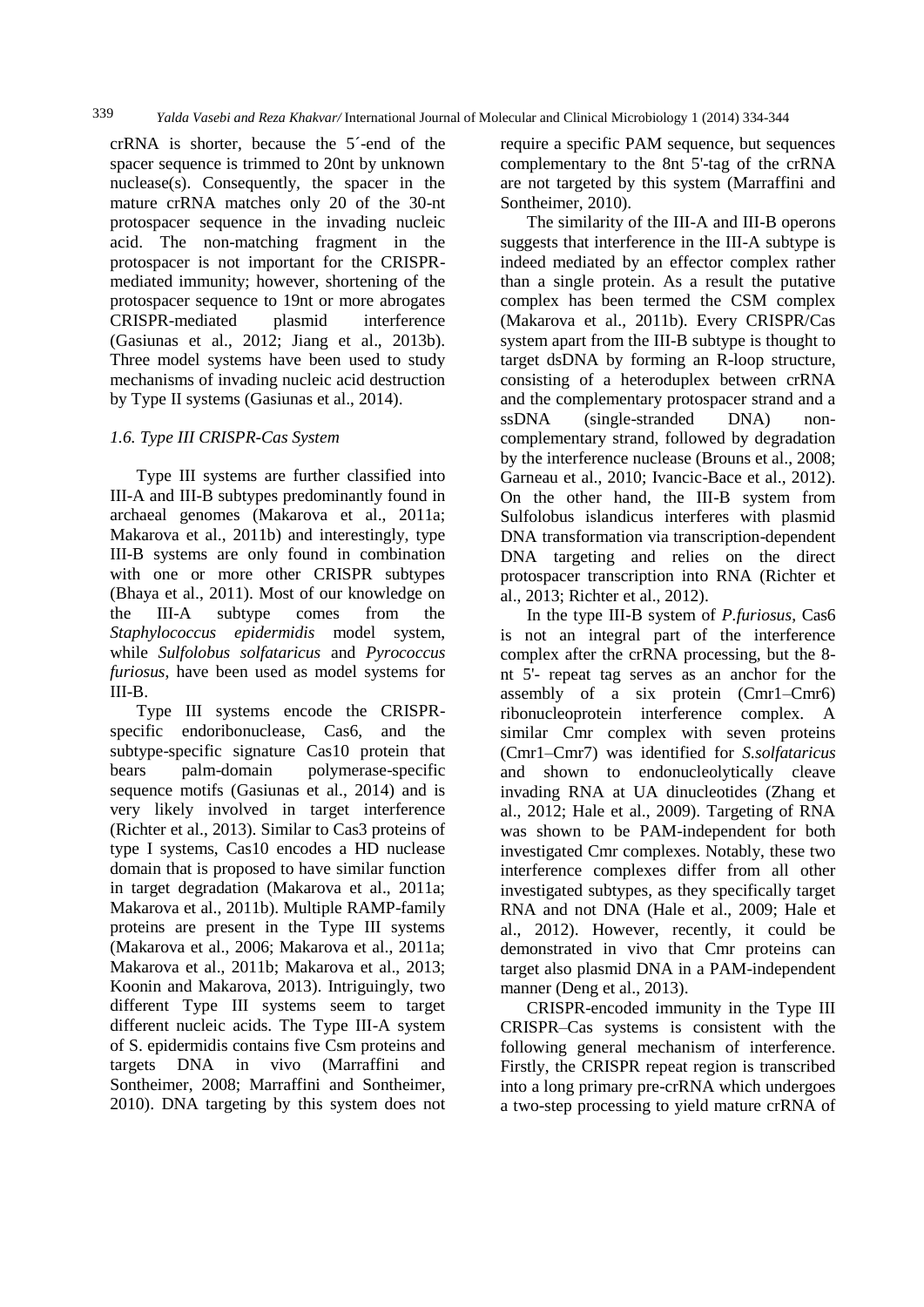two different lengths which contain an 8-nt 5′ handle originating from the repeat sequence and trimmed spacer 3′-end. Despite the differences in repeat sequences (partially palindromic vs. non-palindromic in the III-A and III-B systems, respectively), Cas6 ribonuclease contributes to the primary processing stage. Secondly, the mature crRNA in the Type III-B system is incorporated into an effector complex which targets RNA in vitro using crRNA as a guide. Thirdly, unlike the effector complexes of Type I and Type II systems, the effector complexes of III-A and III-B systems achieve interference in a PAM-independent manner (Gasiunas et al., 2014).

In interference, the Cmr complex scans RNA and crRNA basepairs with a matching protospacer sequence. Two different RNA cleavage mechanisms are proposed. The Cmr complex (consists of six Cas proteins (Cas10, Cmr1, and Cmr3–6) and crRNA) from P. furiosus exploits the ruler mechanism to introduce cuts in the target RNA 14nt from the

3′-end of crRNA to yield two product fragments with different lengths, 39 and 45nt (Hale et al., 2009). The Cmr complex of S. sulfolobus (consists of seven Cas proteins (Cmr1, Cas10, and Cmr3–7)) guided by crRNA of various length cuts the target RNA in a sequencespecific manner at UA dinucleotides at multiple positions. The Ss-Cmr complex cleaves both target and guide RNA (crRNA) sequences in vitro (Beloglazova et al., 2011) (Fig. 1).

The ability of CRISPR/Cas systems to target DNA raised the question of how they avoid targeting their own CRISPR arrays, which have perfect complementarity to the crRNAs they produce. For the type III-A system, this is avoided by requiring spacer: protospacer complementarity and an absence of base-pairing to the 5' handle in the crRNA (Marraffini et al., 2010). This ensures that only non-self targets are licensed for degradation, but whether the same principle applies to other types remains unknown (Richter et al., 2012).



**Figure 1.** Schematic representation of crRNA biogenesis and CRISPR interference. Processing events involving nucleic acids are coloured; repeats (black), spacers (red–green) and tracrRNA (magenta). For clarity, a single spacer (red) was used to illustrate the processes, although in actual systems all spacers are processed. Targets are shown in other red shades (lighter for the complementary strand and darker for the non-complementary). The PAMs are shown in blue. The pre-crRNA and interference nucleases are indicated along with the interference complexes (Reeks et al., 2013).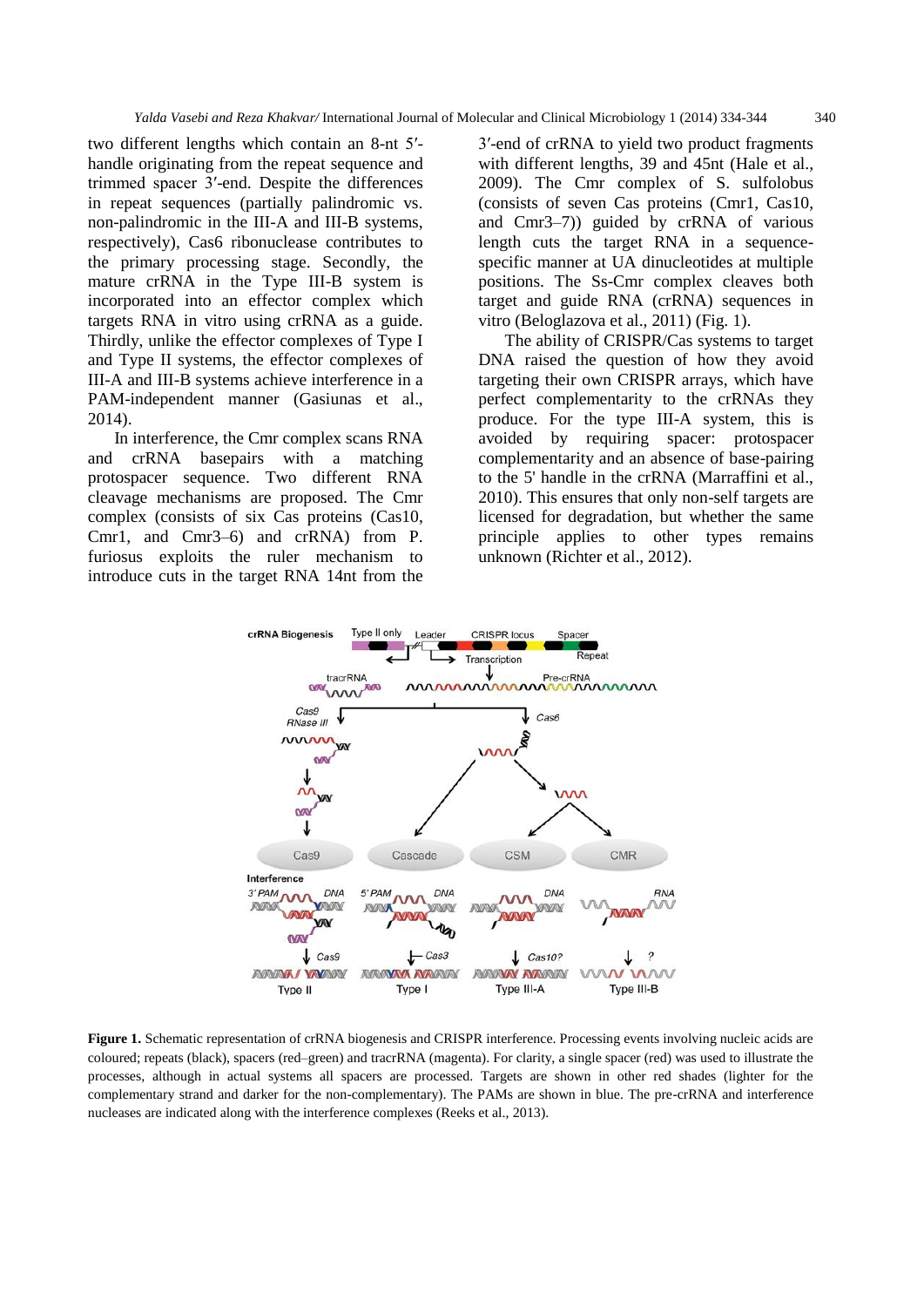#### *1.7. Characterization of Cas proteins*

The Cas proteins are important for the differentiation between both the major CRISPR/Cas types and the subtypes. The cas gene products were further classified into ~45 distinct families (Haft et al., 2005); that number was later reduced to ~25 families (Makarova et al., 2006).

Two partially independent subsystems of Cas proteins can be distinguished (Makarova et al., 2011b; Richter et al., 2012). The first group is found across multiple types or subtypes, consists of an information processing module and requires the universally present core proteins, Cas1 and Cas2, which are involved in new spacer acquisition (Makarova et al., 2011b; Pougach et al., 2010; Makarova et al., 2006; Haft et al., 2005). The second, or executive, subsystem is required for processing of primary CRISPR transcripts (crRNA) and recognition and degradation of invading foreign nucleic acid, and is quite diverse. For instance, in certain CRISPR sub-types, the multisubunit Cascade is involved in the processing of the crRNA in type I systems (Lintner et al., 2011; Nam et al., 2012a; Wiedenheft et al., 2011a), whereas in other types a single multifunctional protein (Cas3, Cas9 and Cas10) may play this role (Makarova et al., 2011b). In addition, there are several repeat-associated mysterious proteins (RAMPs) that constitute a large superfamily of Cas proteins (Jansen et al., 2002; Barrangou et al., 2007; Przybilski et al., 2011).

All three CRISPR-Cas systems systems contain two universal genes: cas1, a metaldependent nuclease that cleaves ssDNA and dsDNA, generating ~80 bp DNA fragments from dsDNA, with no sequence specificity that could be involved in the integration of the alien DNA (spacer) into CRISPR cassettes (Wiedenheft et al., 2009; Marraffini and Sontheimer, 2009; Makarova et al., 2011b), The Cas1 structure reveals a novel fold with a twodomain architecture (Wiedenheft et al., 2009). This ubiquitous, highly conserved protein can be used as a scaffold to investigate the evolution of the CRISPR–Cas system (Makarova et al., 2011b) and cas2, a metal dependent endoribonuclease, that also appears to be involved in the spacer acquisition stage. The small Cas2 protein cleaves ssRNAs in U-rich regions. Crystal structures of Cas2 from several species have been solved, revealing a ferredoxin fold, which is not common for endoribonucleases (Beloglazova et al., 2008).

Otherwise, the three types of CRISPR-Cas systems substantially differ in their sets of constituent genes, and each is characterized, respectively, by a unique signature gene. The signature genes for the three types are, respectively, Cas3, a superfamily 2 helicase, composed of two domains: an HD domain that has metal- dependent nuclease activity on double-stranded oligonucleotides (Han and Krauss, 2009) and a DEAD/H box helicase domain (Makarova et al., 2006; Sinkunas et al., 2011), cas9 (a large protein containing a predicted RuvC-like and HNH nuclease domains) (Makarova et al., 2011a) and cas10 (a protein containing a domain homologous the palm domain of nucleic acid polymerases and nucleotide cyclases) (Makarova et al., 2011b).

The Cas proteins known as RAMPs (Repeat-Associated Mysterious Proteins) are present in several copies in both type I and III systems. Some of the RAMPs have been shown to possess sequence- or structure-specific RNAse activity that is involved in the processing of precrRNA transcripts (Brouns et al., 2008; Hale et al., 2009). The crystal structures of several RAMPs have been solved and indicate that they contain one or two domains which display distinct versions of the RNA recognition motif (RRM) or ferredoxin fold (Lintner et al., 2011; Wang et al., 2011; Haurwitz et al., 2010). The RNA-binding RAMP domain is present in the Cas5, Cas6, Cas7 and Cmr3 protein families and RAMP-like domains are found in Cas2 and Cas10 (Reeks et al., 2013; Makarova et al., 2011b). Cas5 and Cas6, previously annotated as core Cas proteins (cas 1-6) as well, represent a group of distantly related Cas proteins referred to as RAMPs; they appear to have similar 3D structures, and share at least a C-terminal glycine-rich loop (Makarova et al., 2002).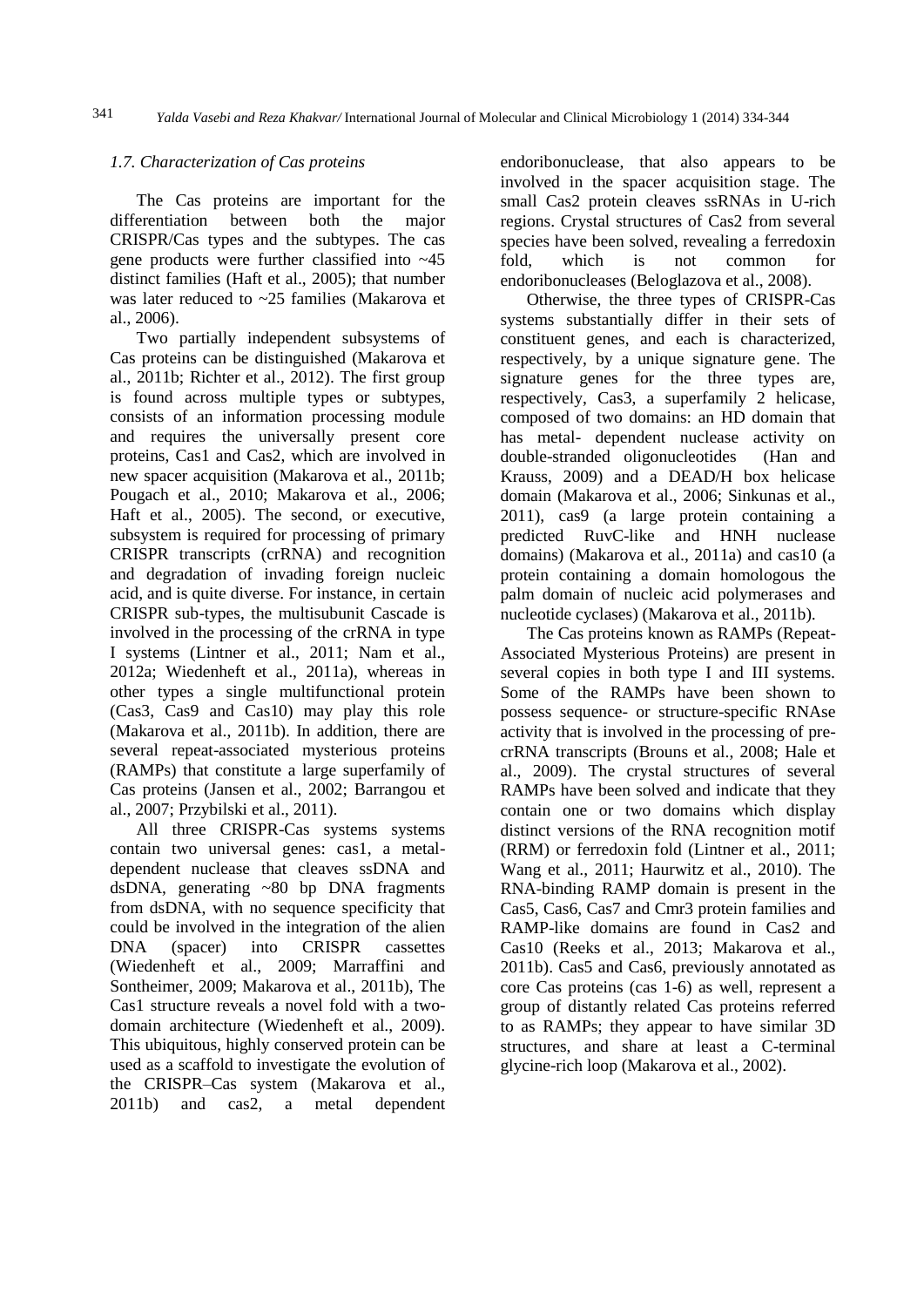#### *1.8. Type U CRISPR-Cas systems*

The subtypes I–U, II–U and III–U are introduced for systems that lack currently defined subtype specific signature genes but either might fit one of the established subtypes on the basis of further structure and sequence analysis, or potentially could become founders of new subtypes (Makarova et al., 2011b). An unusual CRISPR-Cas system has been recently identified in several bacterial genomes, e.g., *Acidithiobacillus ferrooxidans* ATCC 23270, denoted type U as it did not contain signature genes of any of the three CRISPR-Cas types (Garneau et al., 2010). This system is associated neither with the two ubiquitous core cas genes, cas1 or cas2, nor with any other signature genes of the three CRISPR-Cas types or the 10 subtypes. The *A. ferrooxidans* system consists of four genes denoted csf1, csf2, csf3 and csf4. The Csf2 protein is a Cas7 group RAMP closely related to the Csm3 subfamily. Csf3 is yet another diverged RAMP protein that might be functionally analogous to the Cas5 group (Makarova et al., 2011a).

#### *References*

- Abedon, S.T., 2012. Bacterial 'immunity' against bacteriophages. Bacteriophage. 2(1), 50–54.
- Barrangou, R., Fremaux, C., Deveau, H., Richards, M., Boyaval, P., Moineau, S., Romero, D.A., Horvath, P., 2007. CRISPR provides acquired resistance against viruses in prokaryotes. Science. 315, 1709–1712.
- Barrangou, R., 2013. CRISPR-Cas systems and RNAguided interference. Wiley Interdiscip Rev RNA. 4,267-78.
- Beloglazova, N., Brown, G., Zimmerman, M.D., Proudfoot, M., Makarova, K.S., Kudritska, M., Kochinyan, S., Wang, S., Chruszcz, M., Minor, W., Koonin, E.V., Edwards, A.M., Savchenko, A., Yakunin, A.F., 2008. A novel family of sequence-specific endoribonucleases associated with the clustered regularly interspaced short palindromic repeats. J Biol Chem. 283(29), 20361- 20371.
- Beloglazova, N., Petit, P., Flick, R., Brown, G., Savchenko, A., Yakunin, A.F., 2011. Structure and activity of the Cas3 HD nuclease MJ0384, an effector enzyme of the CRISPR interference. EMBO J. 30, 4616–4627.
- Bhaya, D., Davison, M., Barrangou, R., 2011. CRISPR-Cas Systems in Bacteria and Archaea: Versatile Small RNAs for Adaptive Defense and Regulation. Annu. Rev. Genet. 45,273–97.
- Brouns, S.J.J., Jore, M.M., Lundgren, M., Westra, E.R., Slijkhuis, R.J.H., Snijders, A.P.L., Dickman, M.J., Makarova, K.S., Koonin, E.V., van der Oost, J., 2008. Small CRISPR RNAs guide antiviral defense in prokaryotes. Science. 321, 960–964.
- Carte, J., Wang, R., Li, H., Terns, R.M., Terns, M.P., 2008. Cas6 is an endoribonuclease that generates guide RNAs for invader defense in prokaryotes. Genes. Dev. 22(24), 3489-3496.
- Chylinski, K., Le Rhun, A., Charpentier, E., 2013. The tracrRNA and Cas9 families of type II CRISPR-Cas immunity systems. RNA Biol. 10 (5), 726-37.
- Deltcheva, E., Chylinski, K., Sharma, C.M., Gonzales, K., Chao, Y., Pirzada, Z.A., Eckert, M.R., Vogel, J., Charpentier, E., 2011. CRISPR RNA maturation by trans-encoded small RNA and host factor RNase III. Nature. 471, 602–607.
- Deng, L., Garrett, R.A., Shah, S.A., Peng, X., She, Q., 2013. A novel interference mechanism by a type IIIB CRISPR-Cmr module in Sulfolobus. Mol. Microbiol. 87, 1088–1099.
- Deveau, H., Barrangou, R., Garneau, J.E., Labonté, J., Fremaux, C., Boyaval, P., Romero, D.A., Horvath, P., Moineau, S., 2008. Phage response to CRISPRencoded resistance in Streptococcus thermophilus. J. Bacteriol. 190, 1390–1400.
- Deveau, H., Garneau, J.E., Moineau, S., 2010. CRISPR/Cas system and its role in phage-bacteria interactions. Annu. Rev. Microbiol. 64, 475–493.
- Dicarlo, J.E., Norville, J.E., Mali, P., Rios, X., Aach, J., Church, G.M., 2013. Genome engineering in Saccharomyces cerevisiae using CRISPR-Cas systems. Nucl. Acids. Res. 41(7), 4336–43.
- Diez-Villasenor, C., Almendros, C., Garcia-Martinez, J., Mojica, F.J., 2010. Diversity of CRISPR loci in Escherichia coli. Microbiology. 156, 1351–61.
- Fineran, P.C., Charpentier, E., 2012. Memory of viral infections by CRISPR-Cas adaptive immune systems: acquisition of new information. Virology. 434, 202-9.
- Friedland, A.E., Tzur, Y.B., Esvelt, K.M., Colaiácovo, M.P., Church, G.M., Calarco, J.A., 2013. Heritable genome editing in C. Elegans via a CRISPR-Cas9 system. Nat. Methods. 10 (8), 741–3.
- Garneau, J.E., Dupuis, M.E., Villion, M., Romero, D.A., Barrangou, R., Boyaval, P., Fremaux, C., Horvath, P., Magadán, A., Moineau, S., 2010. The CRISPR/Cas bacterial immune system cleaves bacteriophage and plasmid DNA. Nature. 468, 67–71.
- Gasiunas, G., Barrangou, R., Horvath, P., Siksnys, V., 2012. Cas9–crRNA ribonucleoprotein complex mediates specific DNA cleavage for adaptive immunity in bacteria. Proc. Natl. Acad. Sci. USA .109: E2579– E2586.
- Gasiunas, G., Sinkunas, T., Siksnys, V., 2014. Molecular mechanisms of CRISPR mediated microbial immunity. Cell. Mol. Life Sci. 71, 449–465.
- Gyles, C., Boerlin, P., 2014. Horizontally transferred genetic elements and their role in pathogenesis of bacterial disease. Vet. Pathol. 51(2), 328–340.
- Haft, D.H., Selengut, J., Mongodin, E.F., Nelson, K.E., 2005. A guild of 45 CRISPR-associated (Cas) protein families and multiple CRISPR/Cas subtypes exist in prokaryotic genomes. PLoS Comput Biol. 1(6), e60.
- Hale, C.R., Majumdar, S., Elmore, J., Pfister, N., Compton, M., Olson, S., Resch, A.M., Glover, C.V., III; Graveley, B.R., Terns, R.M., Terns, M.P., 2012. Essential features and rational design of CRISPR RNAs that function with the Cas RAMP module complex to cleave RNAs. Mol. Cell. 45, 292–302.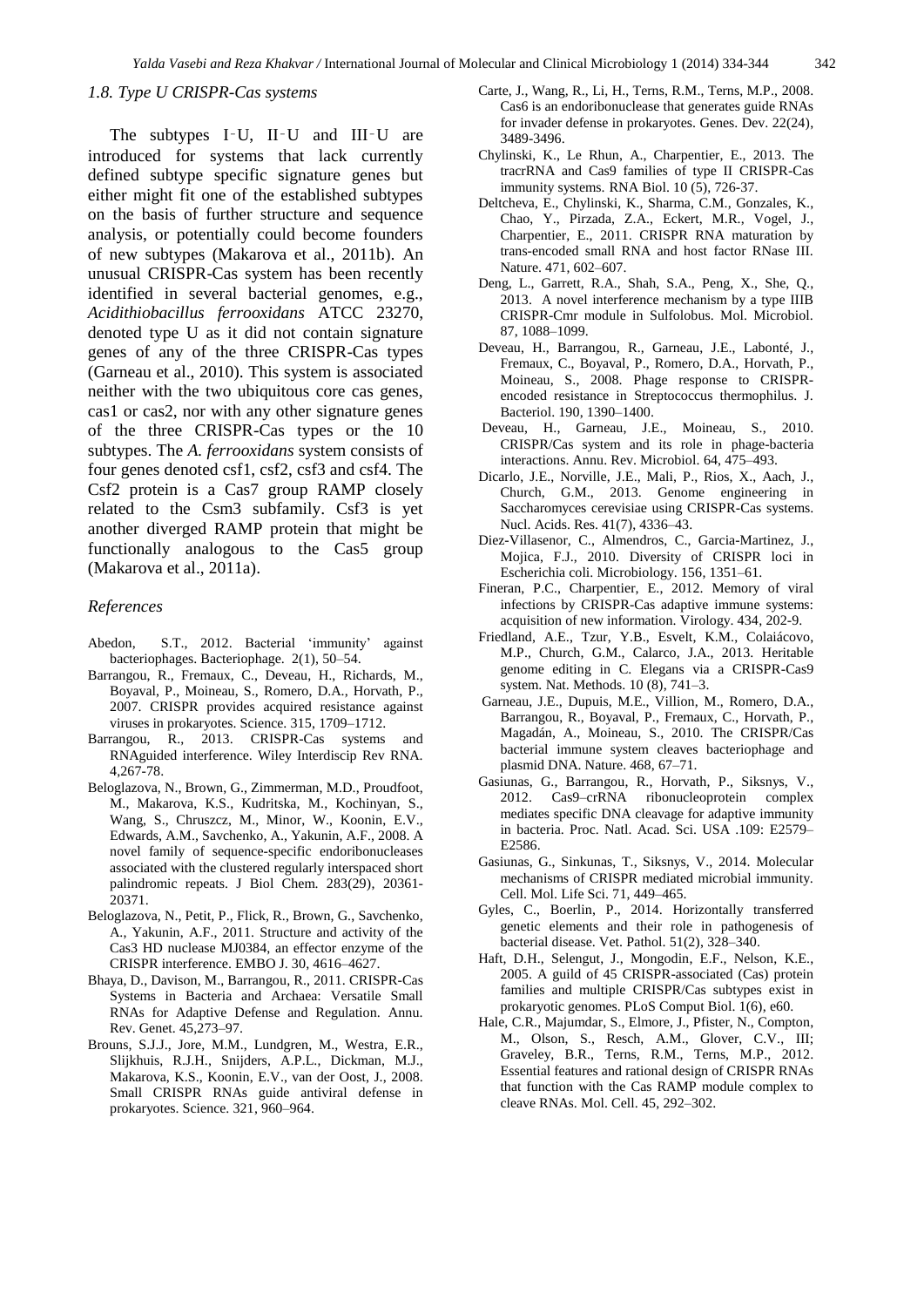- Hale, C.R., Zhao, P., Olson, S., Duff, M.O., Graveley, B.R., Wells, L., Terns, R.M., Terns, M.P., 2009. RNAguided RNA cleavage by a CRISPR RNA-Cas protein complex. Cell. 139, 945–956.
- Han, D., Krauss, G., 2009. Characterization of the endonuclease SSO2001 from Sulfolobus solfataricus P2. FEBS Lett. 583(4), 771-776.
- Haurwitz, R.E., Jinek, M., Wiedenheft, B., Zhou, K., Doudna, J.A., 2010. Sequence- and structure-specific RNA processing by a CRISPR endonuclease. Science. 329 (5997),1355-1358.
- Horvath, P., Barrangou, R., 2010. CRISPR/Cas, the immune system of bacteria and archaea. Science. 327(5962),167-70.
- Horvath, P., Coute-Monvoisin, A.C., Romero, D.A., Boyaval, P., Fremaux, C., Barrangou, R., 2009. Comparativeanalysis of CRISPR loci in lactic acid bacteria genomes. Int. J. Food Microbiol. 131,62–70.
- Ishino, Y., Shinagawa, H., Makino, K., Amemura, M., Nakata, A., 1987. Nucleotide sequence of the iap gene, responsible for alkaline phosphatase isozyme conversion in Escherichia coli, and identification of the gene product. J. Bacteriol. 169 (12), 5429–5433.
- Ivancic-Bace, I., Al Howard, J., Bolt, E.L., 2012. Tuning in to interference: R-loops and Cascade complexes in CRISPR immunity. J. Mol. Biol. 422, 607–616.
- Jansen, R., Embden, J.D., Gaastra, W., Schouls, L.M., 2002. Identification of genes that are associated with DNA repeats in prokaryotes. Mol. Microbiol. 43, 1565– 1575.
- Jiang, W., Bikard, D., Cox, D., Feng Zhang, Z., Luciano, A., Marraffini, L.M., 2013b. RNA-guided editing of bacterial genomes using CRISPR–Cas systems. Nat. Biotechnol. 31, 233–239.
- Jiang, W., Zhou, H., Bi, H., Fromm, M., Yang, B., Weeks, D.P., 2013a. Demonstration of CRISPR/Cas9/sgRNAmediated targeted gene modification in Arabidopsis, tobacco, sorghum and rice. Nucl. Acids Res. 41 (20), e188.
- Jinek, M., Chylinski, K., Fonfara, I., Hauer, M., Doudna, J.A., Charpentier, E., 2012. A Programmable Dual-RNA-Guided DNA Endonuclease in Adaptive Bacterial Immunity. Science. 337(6096), 816–821.
- Jore, M.M., Lundgren, M., van Duijn, E., Bultema, J.B., Edze, R., Westra, E.R., Waghmare, S.P., Wiedenheft, B., Pul, Ü., Wurm, R., Wagner, R., Beijer, M.R., Barendregt, A., Zhou, K., Snijders, A.P.L., Dickman, M.J., Doudna, J.A., Boekema, E.J., Heck, A.J.R., van der Oost, J., Brouns, S.J.J., 2011. Structural basis for CRISPR RNA-guided DNA recognition by Cascade. Nat. Struct. Mol. Biol. 18,529–536.
- Koonin, E.V., Makarova, K.S., 2013. CRISPR–Cas: evolution of an RNA-based adaptive immunity system in prokaryotes. RNA Biol. 10, 1–8.
- Kunin, V., Sorek, R., Hugenholtz, P., 2007. Evolutionary conservation of sequence and secondary structures in CRISPR repeats. Genome Biol. 8 (4), R61.
- Lange, S.J., Alkhnbashi, O.S., Rose, D., Will, S., Backofen, R., 2013. CRISPRmap: an automated classification of repeat conservation in prokaryotic adaptive immune systems. Nucl. Acids Res. 41 (17), 8034-8044.
- Levin, B., 2010. Nasty viruses, costly plasmids, population dynamics, and the conditions for establishing and maintaining CRISPR-mediated adaptive immunity in bacteria. PLoS Genet. 6(10), 1-12.
- Lintner, N.G., Kerou, M., Brumfield, S.K., Graham, S., Liu, H., Naismith, J.H., Sdano, M., Peng, N., She, Q., Copie, V., Young, M.J., White, M.F., Lawrence, C.M., 2011. Structural and Functional Characterization of an Archaeal Clustered Regularly Interspaced Short Palindromic Repeat (CRISPR)-associated Complex for Antiviral Defense (CASCADE). J. Biol. Chem. 286, 21643–21656.
- Makarova, K.S., Aravind, L., Grishin, N.V., Rogozin, I.B., Koonin, E.V., 2002. A DNA repair system specific for thermophilic Archaea and bacteria predicted by genomic context analysis. Nucl. Acids Res. 30(2), 482- 496.
- Makarova, K.S., Aravind, L., Wolf, Y.I., Koonin, E.V., 2011a. Unification of Cas protein families and a simple scenario for the origin and evolution of CRISPR–Cas systems. Biol. Direct. 6,38.
- Makarova, K.S., Grishin, N.V., Shabalina, S.A., Wolf, Y.I., Koonin, E.V., 2006. A putative RNA-interferencebased immune system in prokaryotes: computational analysis of the predicted enzymatic machinery, functional analogies with eukaryotic RNAi, and hypothetical mechanisms of action. Biol Direct. 1, 7.
- Makarova, K.S., Haft, D.H., Barrangou, R., Brouns, S.J., Charpentier, E., Horvath, P., Moineau, S., Mojica, F.J., Wolf, Y.I., Yakunin, A.F., van der Oost, J., Koonin, E.V., 2011b. Evolution and classification of the CRISPR-Cas systems. Nat. Rev. Microbiol. 9 (6), 467– 477.
- Makarova, K.S., Wolf, Y.I., Koonin, E.V., 2009. Comprehensive comparative- enomic analysis of type 2 toxin-antitoxin systems and related mobile stress response systems in prokaryotes. Biol. Direct. 4 (19), 1- 38.
- Makarova, K.S., Wolf, Y.I., Koonin, E.V., 2013. Comparative genomics of defence systems in archaea and bacteria. Nucl. Acids Res. 1–18.
- Marraffini, L.A., Sontheimer, E.J., 2008. CRISPR interference limits horizontal gene transfer in staphylococci by targeting DNA. Science. 322, 1843– 1845.
- Marraffini, L.A., Sontheimer, E.J., 2009. Invasive DNA, chopped and in the CRISPR. Structure. 17(6), 786-788.
- Marraffini, L.A., Sontheimer, E.J., 2010. CRISPR interference: RNA-directed adaptive immunity in bacteria and archaea. Nat. Rev. Genetics. 11, 181–190.
- Mojica, F.J., Diez-Villasenor, C., Garcia-Martinez, J., Almendros, C., 2009. Short motif sequences determine the targets of the prokaryotic CRISPR defence system. Microbiology. 155, 733–740.
- Mojica, F.J., Díez-Villaseñor, C., Soria, E., Juez, G., 2000. Biological significance of a family of regularly spaced repeats in the genomes of Archaea, Bacteria and mitochondria. Mol. Microbiol. 36 (1), 244–246.
- Mulepati, S., Bailey, S., 2011. Structural and biochemical analysis of nuclease domain of clustered regularly interspaced short palindromic repeat (CRISPR) associated protein 3 (Cas3). J. Biol.Chem. 286, 31896– 31903.
- Mulepati, S., Orr, A., Bailey, S., 2012. Crystal structure of the largest subunit of a bacterial RNA-guided immune complex and its role in DNA target binding. J. Biol. Chem. 287, 22445–22449.
- Nam, K.H., Haitjema, C., Liu, X., Ding, F., Wang, H., Delisa, M.P., Ke, A., 2012a. Cas5d protein processes